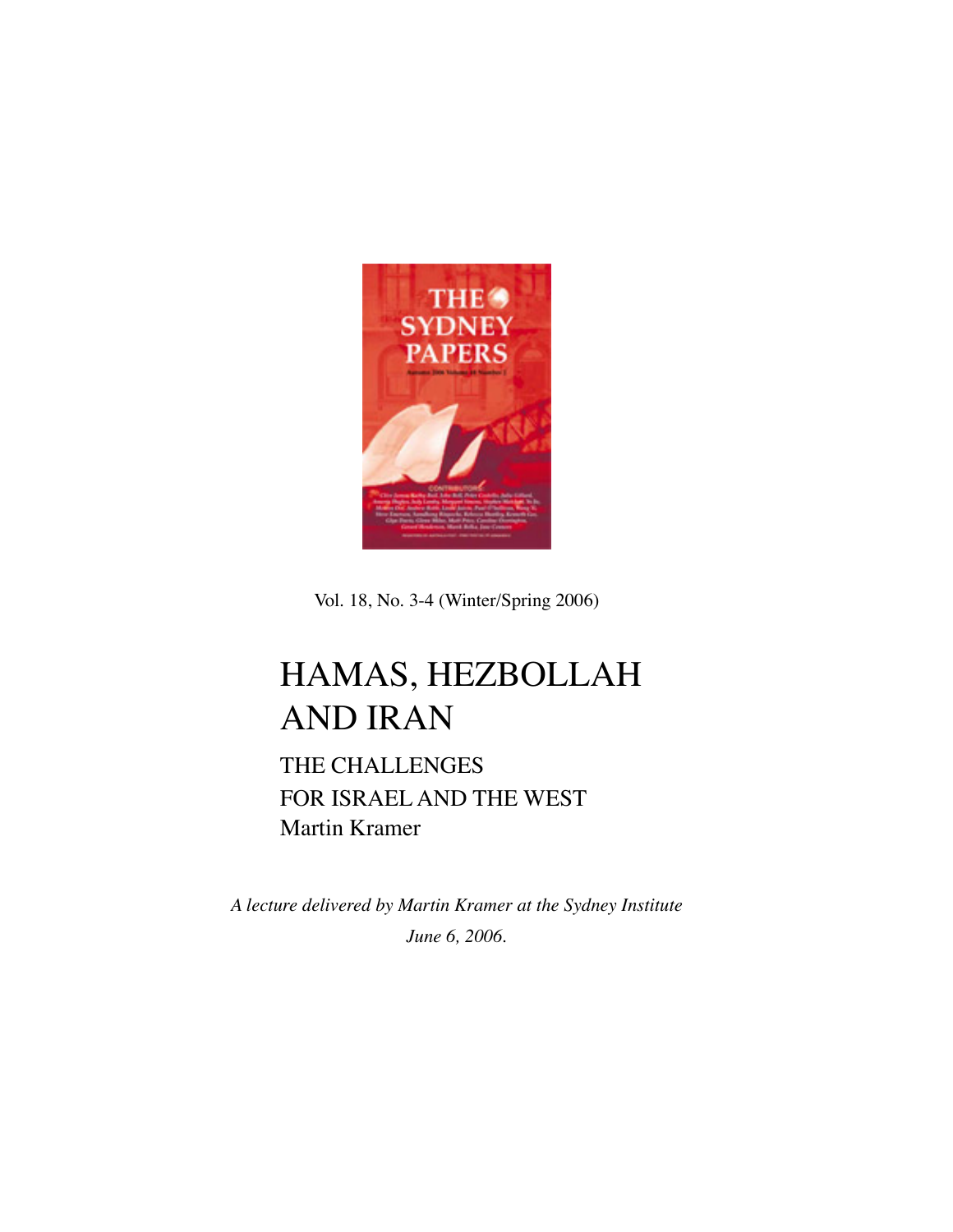## **HAMAS, HEZBOLLAH** *AND IRAN: THE CHALLENGES FOR ISRAEL AND THE WEST* **Martin Kramer**

About ten years ago, on my first visit to Sydney, I spoke here on Islamic fundamentalism. Since that time, the problems that it poses have grown all the more acute. The reason is that confusion has come to surround our understanding of the subject. Some of that confusion is suggested in the title of my lecture, which I didn't choose. I was struck immediately by one word in it: challenge.

A challenge is a problem you have to solve. Building a bridge can be a challenge; forming a government can be a challenge. A challenge is an obstacle that has to be overcome. If I had chosen the title of my lecture, I would have replaced the word challenge with another word. That word would have been "threat". A threat is something that you must defeat, or it will defeat you. And, together, Hamas, Hezbollah and Iran pose what I believe is a serious threat to the stability of the Middle East, to American primacy in the Middle East, and to the security of America's allies - the West's allies - both Israeli and Arab. If we downgrade this threat to a mere challenge we're very unlikely to muster the resources to defeat it. If that happens, the Middle East will become an even more dangerous place than it is today.

My title presents Iran, Hezbollah and Hamas as challenges for Israel and the West. Why focus on these three - Hamas, Hezbollah and Iran - as a group? After all, there are other Islamists who obviously pose threats. In Iraq there are the Sunni insurgents of Abu Musab al-Zarqawi and the Shiite militia men of Muqtada al-Sadr. The Taliban aren't finished; they have resurfaced in Afghanistan. There are a lot of strains of Islamism and some of them are very dangerous. Day and night they plan terrorism and subversion, so why focus on Hamas, Hezbollah and Iran?

The answer is that these are Islamists who have power or a share of it. Their leaders aren't insurgents hiding in the shadows or terrorists hunkered down in caves; these are Islamists who are presidents, prime ministers, cabinet ministers. Hamas and Hezbollah are officially designated terrorist movements by the United States,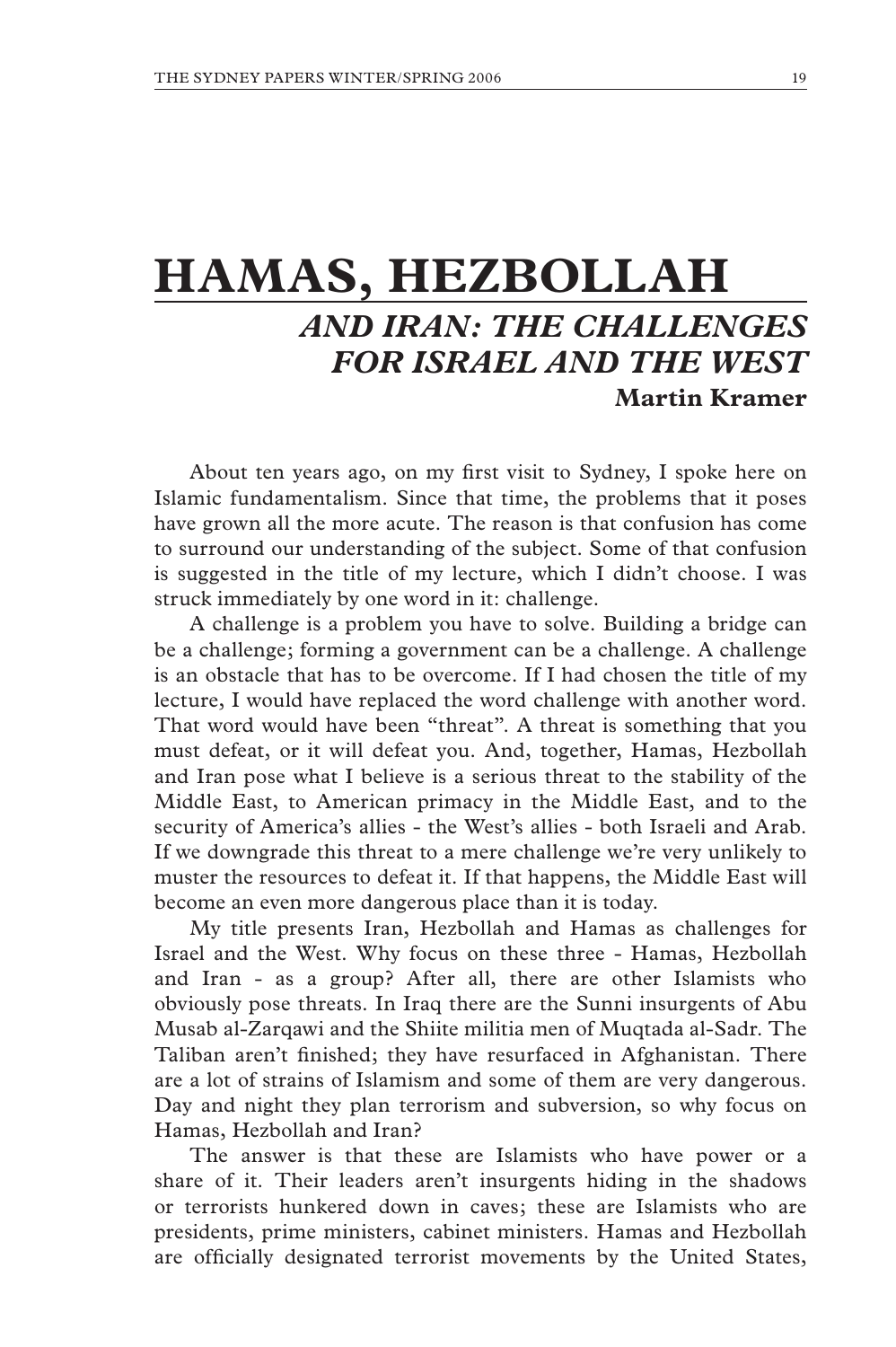and Iran is considered a sponsor of terror. They have used terror to advance themselves and they have never renounced it. Many of their ideas are in fact indistinguishable from those of Al Qaeda, but they have something that Al Qaeda and Zarqawi don't have, and that the Taliban don't have: they have some share of power.

In Iran, Islamists have been in total power since 1979 and they show no inclination or willingness to share it with anyone. In the Palestinian Authority, Hamas came to power earlier this year and every minister in the Palestinian government is a Hamas member. In Lebanon, Hezbollah is a member of the ruling coalition with ministerial portfolios, and it controls a swathe of territory in the south of Lebanon, in tacit agreement with the Lebanese government.

Now we take it for granted that we must wage war against terrorists and insurgents who send aircrafts into buildings or cut off the heads of foreigners. There is at least some measure of clarity about that. But the minute Islam's radicals manage to take power, the minute they control the state apparatus as in Iran or with a parliamentary majority, as in the Palestinian Authority, or a few cabinet posts, as in Lebanon, the clarity is lost. Instead of clarity we get equivocation; we hear policy makers and intellectuals say these enemies, however abhorrent to us, are now legitimate actors. We have to talk to them, persuade them, conciliate them, defuse their grievances. They may have sent suicide bombers to kill innocents, they may inveigh against "Satanic America", they may deny the Holocaust and threaten a new one - no matter. They are powers to be reckoned with, and we must accept the fact that their power compels us to deal with them. And if we do so perhaps they will stop the terrorism and hate mongering that got them in our bad books to begin with. Now that they have power, they are bound to moderate - so the argument goes.

This tendency also draws on another argument which is very much a presumption of post-modern self doubt. It is this: if they hate us so much, if they are so determined to harm us, then perhaps they have a legitimate grievance, perhaps their very existence is our fault. Is Khomeini not the product of our reckless interventions on behalf of the Shah? Is Hezbollah not the result of our misguided attempts to intervene in Lebanon and dominate it? Is Hamas not the result of our refusal to use all of our leverage to solve the Israeli-Palestinian conflict? We are to blame for their excesses; mea culpa, mea maxima culpa. We now reap what we have sown. And in penance for our crimes we must appease the genies we have released and so perhaps entice them back into their bottles. This attitude is quite widespread in intellectual, academic, and in policy circles. The far left of course takes it to extremes; it projects on Iran, on Hezbollah and Hamas all of its longings for some popular surge that will defy us and so gratify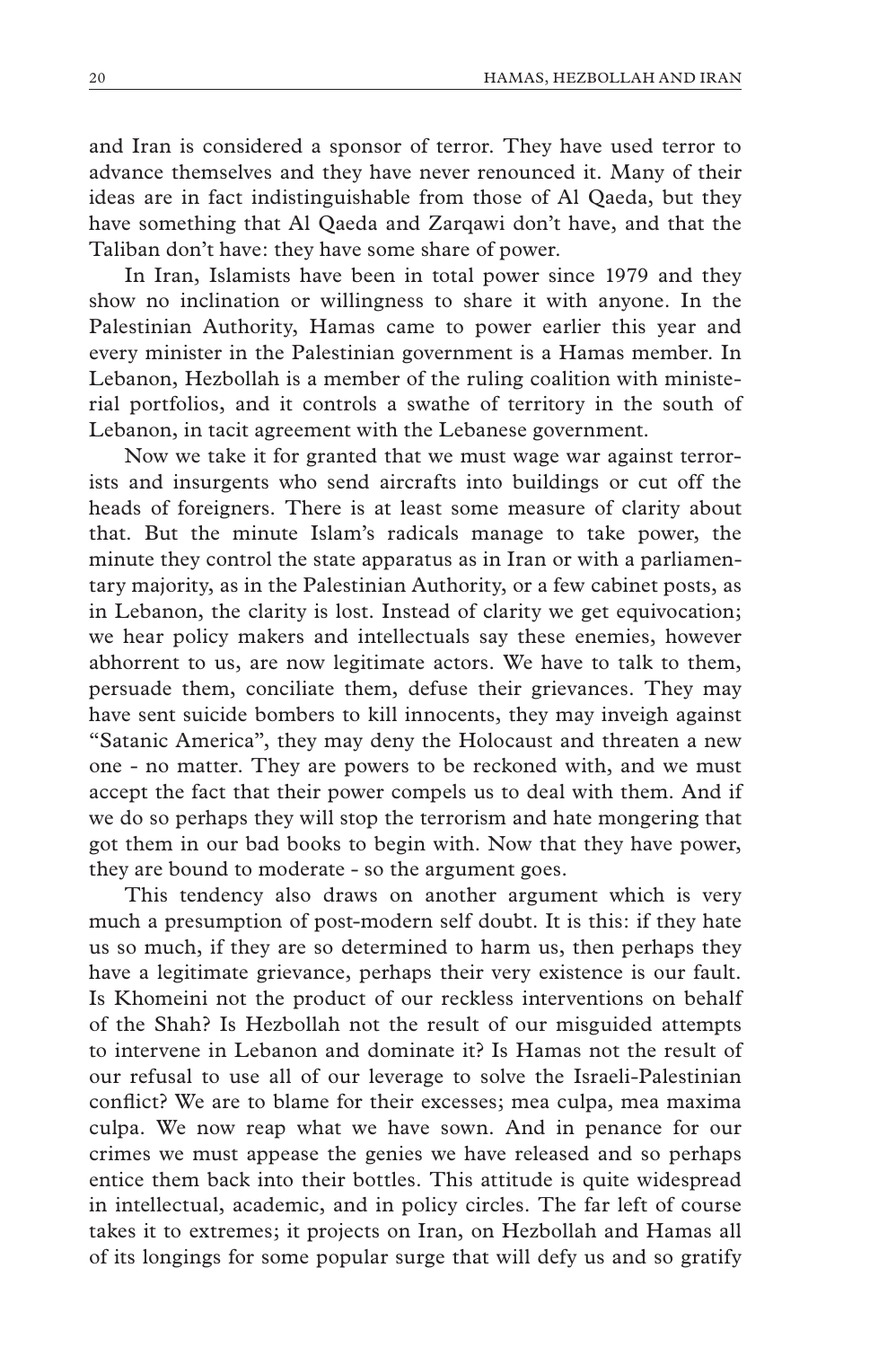the self-contempt of those who are alienated from the idea of the **West** 

Some quite famous intellectuals have made pilgrimages to the Ayatollahs and Sheiks who run these movements. One of the most famous was the French philosopher Michel Foucault who met with Khomeini during the Ayatollah's exile in Paris and then visited Iran twice and wrote pieces in the newspapers hailing the spirituality of the new revolution. This was so at least until it started executing homosexuals and imposing the veil on women. But you don't have to go back a quarter of century. For example, just last month the man recently voted the most influential living intellectual, Noam Chomsky, visited Beirut where he had an audience and a photo op with Sayyed Hassan Nasrallah, the leader of Hezbollah. Chomsky took that opportunity to praise Hezbollah for defying the United States and to denounce the UN resolution that calls for Hezbollah to disarm.

I could regale you with a long list of other intellectuals who just can't find a flaw in Hamas and who won't allow a few bloodstained buses filled with victims of its suicide bombings to distract them from the schools and kindergartens that it sponsors. Of course, as ample precedent for this, Western intellectuals conducted the same sort of romance with Soviet Russia, Communist China and Castro's Cuba. (I recommend Paul Hollander's book *Political Pilgrims* that covers all this very well.) Islamism has replaced communism as the great hope of the anti-West brigade of American and European intellectuals. It is hailed as a force for progressive change and as we fail to see it, that is, so we are told, because of our prejudice against Islam.

You will have gathered from my derisive tone that I regard such ideas to be folly. And there is growing evidence that these ideas are anathema to wider public opinion in America and Europe. They are anachronistic throwbacks to the times that produced Foucault and Chomsky, times when the West looked upon the Islamic world with a measure of post-colonial guilt. The events of 9/11, the terror attacks, the social unrest associated with Islamism in Europe have made for a dramatic shift in public opinion. This is the case not only in America. We see it in a steep falling off in support for the Palestinian cause in parts of Europe, as that cause increasingly becomes identified with Islamism. We see it in the somewhat firmer European attitude towards Iran, especially since Ahmadinejad's election. What is more patchy is the leadership and the policy to translate this sentiment into a strategy for reversing the gains made by extreme Islam and in all three states, Iran, Lebanon and the Palestinian Authority.

Now what is the nature of the threat they pose? Let's enumerate them in the name of clarity. First, there is Iran's bid to become a nuclear military power. Iranian leaders constantly threaten Israel and cast their nuclear effort as somehow designed to counter Israel.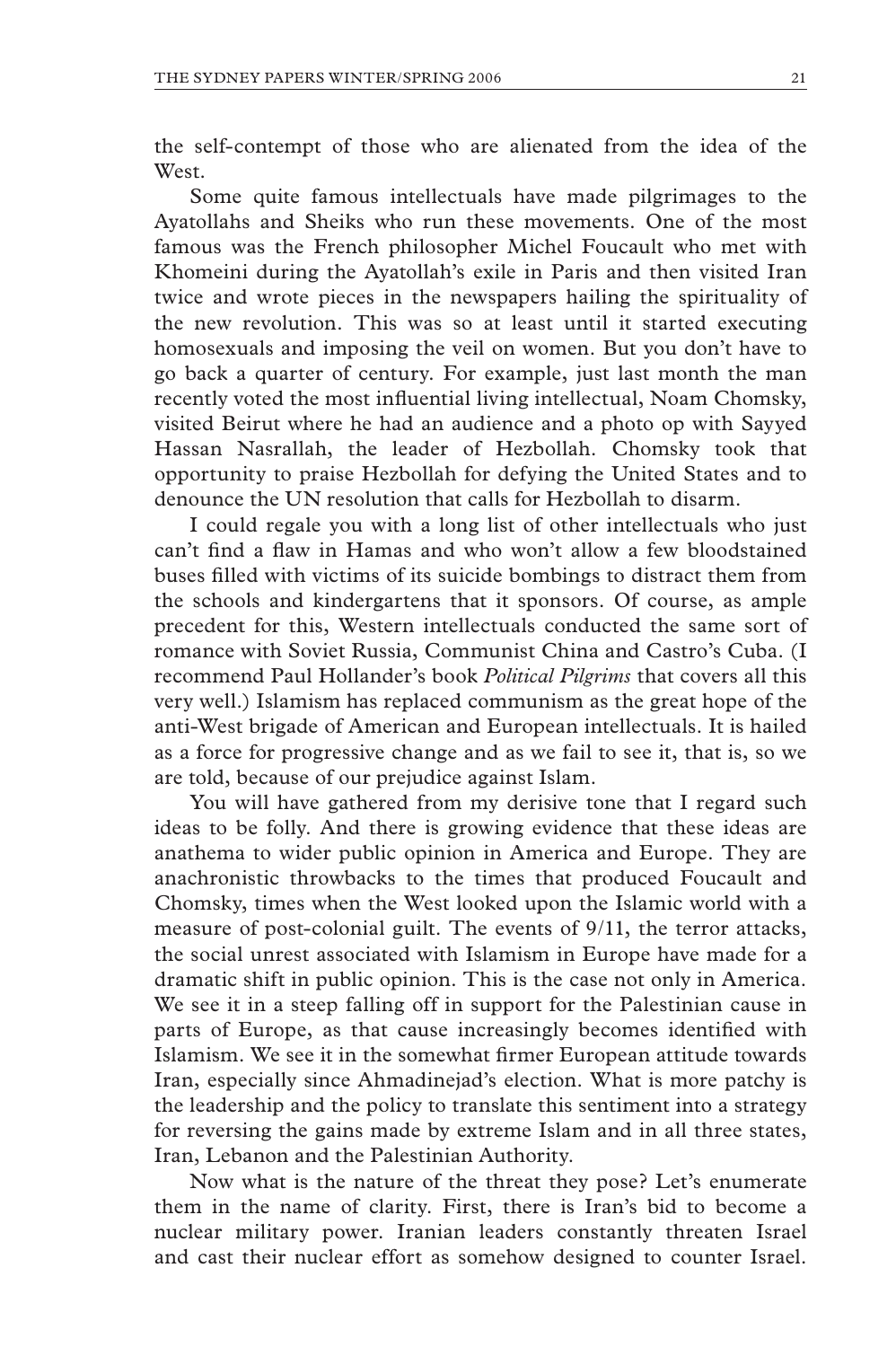This is a bid to make Iran's nuclear ambitions popular in the Islamic, particularly the Arab, world. But the threat posed by an Iranian nuclear capability much exceeds the threat it would pose to Israel. What is called the Persian Gulf by Iran and the Arabian Gulf by the Arabs is in fact neither. It is an American Gulf, in which the United States preserves order with an overwhelming political and military presence in order to facilitate the free trade of oil, the life blood of developed and developing economies. The Pax Americana in the Gulf serves Europe, India and China. Without it they would have to create a "Pax" of their own. And it also serves the interests of the oil producing states themselves, especially the smaller ones that are not able to defend themselves against aggressive nationalist neighbours. One of them was Saddam Hussein; had the US not intervened to expel him from Kuwait, he would today sit astride the Gulf like a colossus, and it is doubtful there would have been an effort to remove him later.

This is Iran's real objective. It seeks the status of a regional hegemony, transforming the phrase "Persian Gulf" from a description of geography to a reality of power politics.

This would be the second phase of Iran's revolution. The first phase was ridding Iran itself of foreign power influence to the institution of an Islamic system of government. Despite all predictions, that system has proven resilient and entirely resistant to moderating or liberalising reform. The second phase is to transform Iran from an independent Islamist state to a hegemonic Islamist power in an area of vital geo-strategic and economic significance: the oil-soaked gulf. Nuclear weapons are a short-cut to achieve this objective.

Now there are those who argue that Iran seeks nuclear weapons only to preserve the regime against the threat of regime change made by American neo-conservatives. The recent US decision to enter into talks with Iran alongside the EU3 - Britain, Germany and France - is going to be a test of that thesis. The United States, by recognising Iran's right to peaceful nuclear power, by holding up the carrot of economic co-operation, is effectively saying to Iran, "Give up your nuclear plans and we will recognise the rule of your regime in Iran, just as we recognised Kadafi's rule in Libya when he gave up weapons of mass destruction." That is a major concession on the part of the United States, given the record of the Iranian regime in promoting international terror and crushing internal descent. A lot has been given to Iran already in return for possible reconsideration of its nuclear drive.

But if my analysis is correct, this won't suffice to get Iran off the nuclear track because it isn't why Iran got *on* the nuclear track in the first place. Iran sees itself as a regional power that should dominate the Gulf by right. The nuclear drive is not a bid to preserve the regime; Ahmadinejad is not worried that his regime is any way in danger.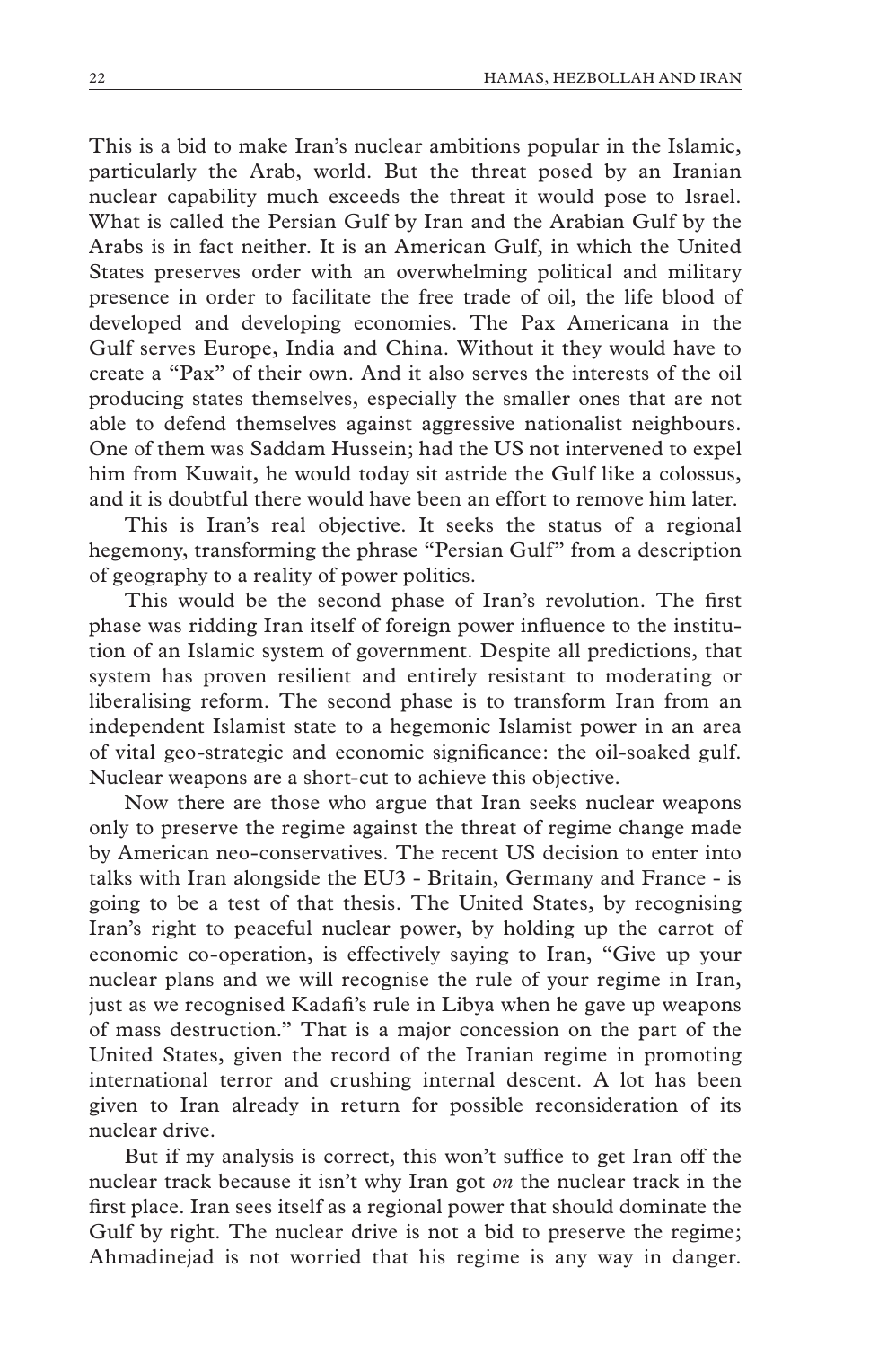His purpose is to expand Iran's sway. A nuclear Iran would lead to a coalition comprised of Shi'ite-dominated Iraq plus the Gulf countries, eager that Iran not intervene on behalf of their own disaffected Shi'ite populations. Iran in this coalition would be the natural counterweight to US influence in the Gulf, and Iran with a major say in matters of Gulf security would be an entirely different Iran - the first Islamic and Islamist power to be reckoned with in world politics. The last to try and gain this stature for a Muslim country were Nasser, who promoted Egypt as a nucleus in the united Arab world, and Saddam, whose invasion of Kuwait was meant to give Iraq dominance over the Gulf.

A shift of this magnitude in the power alignment aroud the world's key pool of energy would have unpredictable consequences for the lives of each and every person who depends on the free flow of oil at reasonable prices. Today this includes not just the West, but also China, whose growing demand for oil assures that the Gulf will remain a prize well into the twenty-first century.

As we know, it doesn't take much to disrupt price. The price of oil is supersensitive to political risk, and at the end of the day there is a direct correlation between US-guaranteed stability and reasonable price. If the Pax Americana frays in a series of crises over an empowered Iran, prices will rise to new heights, economies will face a crunch, developing countries and maybe even Europe will fawn over Iran, and Iran will use the windfall income to fund even more ambitious military projects. That's the threat posed by Iran's nuclear ambitions.

When I read in the press that only Israel is pressing for a confrontation with Iran over its nuclear plans, that the rest of the world can live with a nuclear Iran, and that a nuclear Iran wouldn't constitute a threat to US and Western interests, then I know I'm reading someone who is short on imagination, short on an understanding of economics, and short on geo-strategic sense. This is why I believe that, in the end, Iran's drive will compel the West to impose a regime of sanctions and that, if that regime fails, to embark on some form of military action. Iran - certainly this Iran - cannot be allowed to cast a nuclear shadow over the Persian Gulf, over the American Gulf, for if it does Iran will inevitably blackmail the West over smooth access to its most essential commodity.

Hezbollah is a smaller threat but it is an extension of the Iranian threat. Hezbollah is that Shi'ite movement in Lebanon that was established over 20 years ago under Iranian impetus. It is the oldest extension of Iranian-style Islamism into the Arab world. Hezbollah also likes to justify itself as the vanguard of Islamist resistance to Israel; it played that role while Israel occupied part of Southern Lebanon. Some five years ago, Israel withdrew from Lebanon to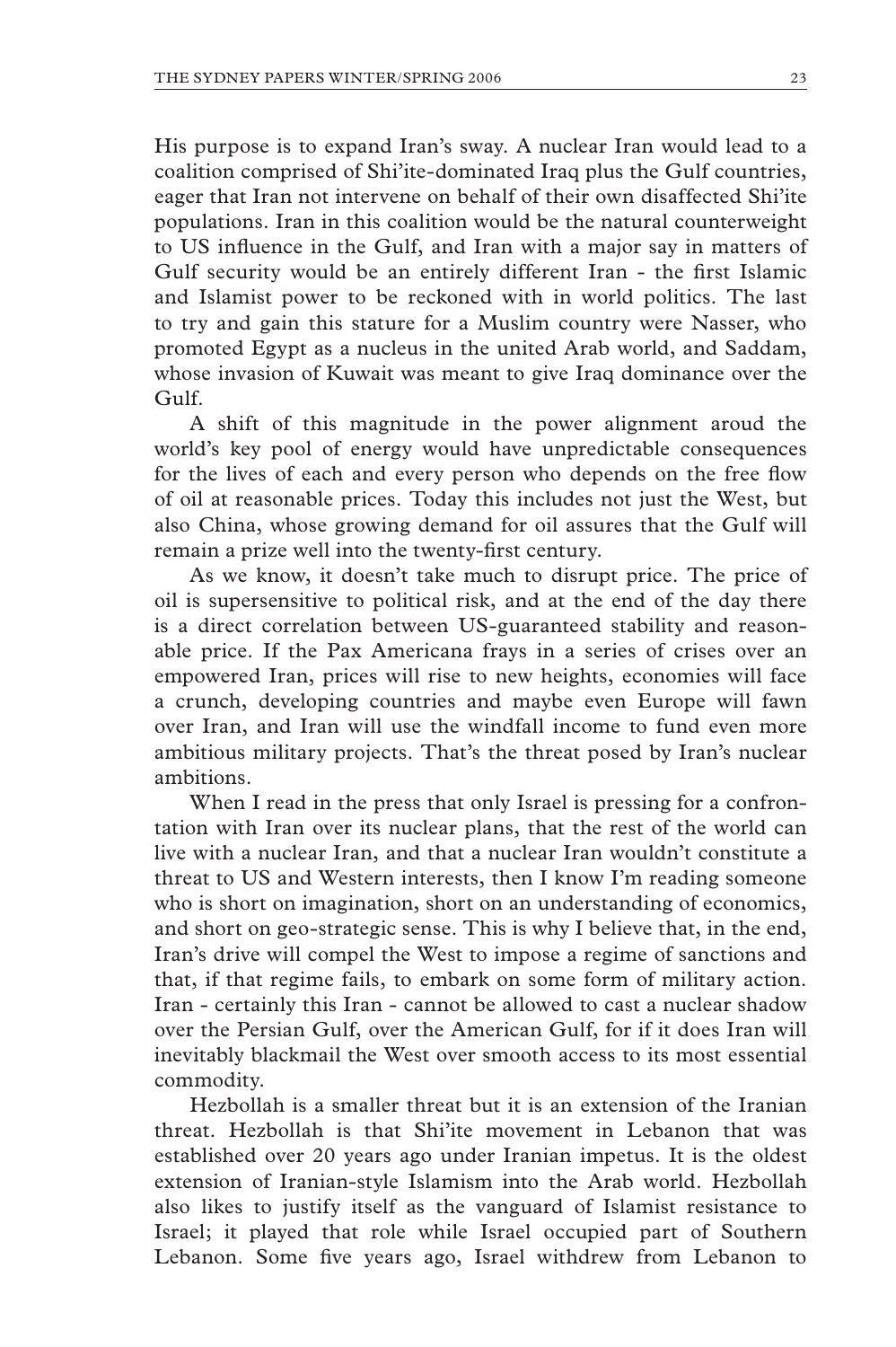the Israeli-Lebanese international border as certified by the United Nations. The resistance should have ended. Yet Hezbollah refuses to abide by UN Security Council resolution 1559, which calls on all militias to disarm in Lebanon. Hezbollah also continues to deploy militarily along the Israeli-Lebanese border, a zone that should have been made over to the Lebanese army on Israel's withdrawal. Hezbollah's excuse is that Israel might attack, and to make that more likely, Hezbollah continues to provoke Israel along a particular stretch of that border. Hezbollah also independently controls what it claims are over 12,000 rockets and missiles that can be fired at Israel or at anyone else in range.

One reason Hezbollah remains armed is to deter Israel and the United States, not from attacking Lebanon, but from striking Iran over its nuclear ambitions. This would turn Lebanon from a sovereign state, a great majority of whose citizens have no interest one way or another in Iran's nuclear plans, into an Iranian missile launcher. The extent to which Hezbollah would lend itself to such an offensive is very much an open question, and it complicates calculations not only for Israel but for the United States.

But even if these worst scenarios don't materialise, Hezbollah poses another threat. By keeping its weapons, Hezbollah means to dominate Lebanon itself and to keep it out of the orbit of the United States. Lebanon is a small country but it is an important entry point for Western and American influence in the Arab world. There is also a very large Lebanese diaspora. Beirut is home to such institutions as the American University of Beirut. It has also been an arena of profound French influence and interest. In the 1980s, Iran and Syria succeeded in driving out the United States and France through bombings and abductions. Now both countries are seeking to return Lebanon to its historic role as a bridge between the West and the Arab Middle East. It is also a place where a tradition of tolerance and democracy and a free press might be revived under the right circumstances. That could influence other parts of the Arab world.

Over the past few years the United States and Europe and particularly France have worked together to engineer the departure of Syrian forces and the restoration of Lebanon to sovereignty. Lebanon is again on the rise. Iran and Hezbollah would seek to hold it back by taking the country hostage to intimidation and fear and keeping it needlessly on a war footing. The bottom line, then, is that Hezbollah is a very real threat to a number of Western objectives in the Middle East, from containment of Iran through democratisation. It isn't merely Israel's problem by any means.

I come now to the third element of the threat: Hamas. The major achievement of several generations of diplomats - from America, Europe, even some Australians - has been to move Israelis and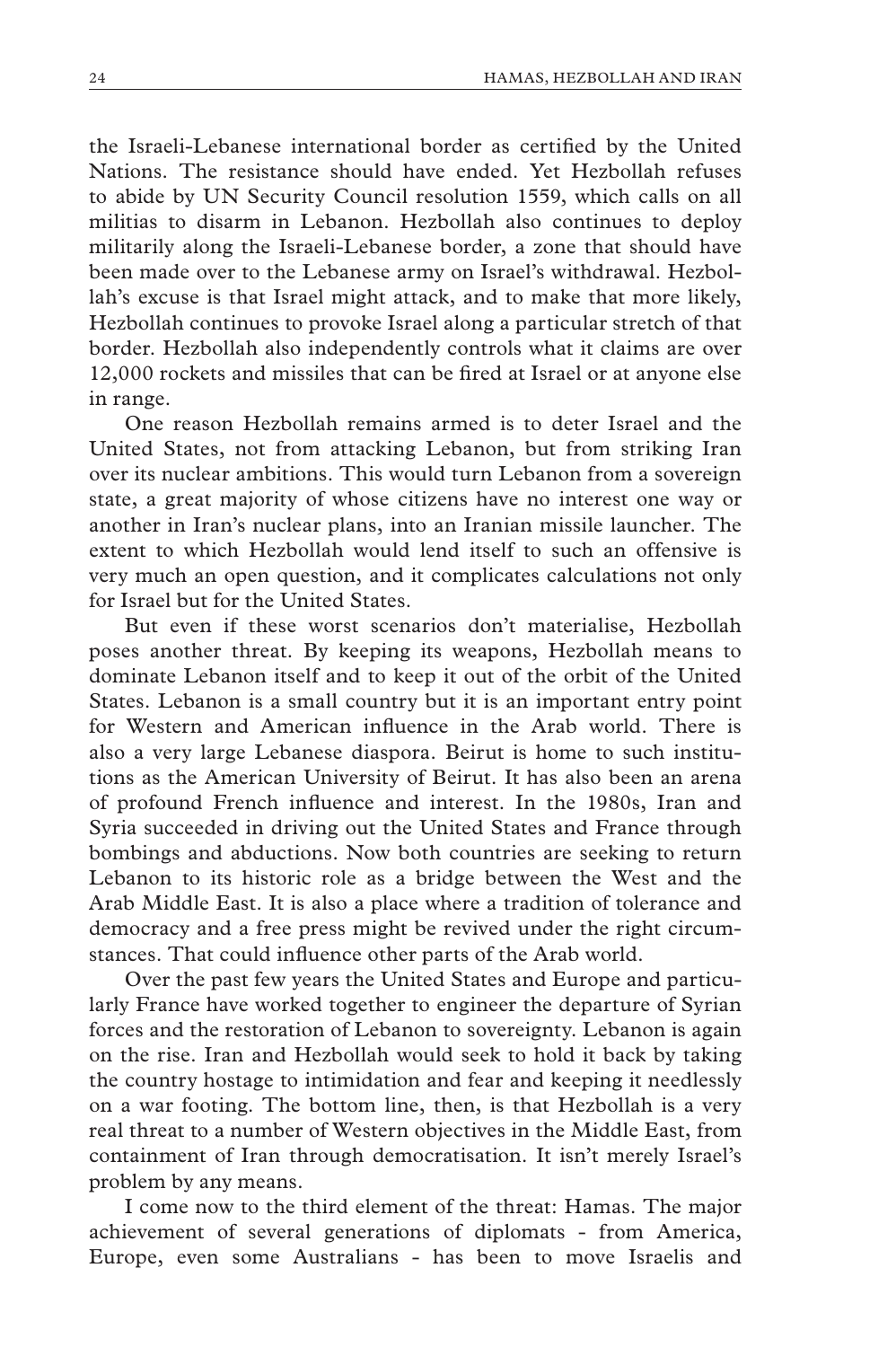Palestinians in the direction of two states for two peoples. This is the solution envisioned as the problem all the way back to 1947 in the United Nations Partition Resolution. It is the only solution with any international legitimacy. Partition was rejected by the Arab states and the Arabs of Palestine back then, and Jordan and Egypt prevented the emergence of a Palestinian state on the territory allotted to it. Since 1967, Israel has occupied that territory, and since 1993 and the Oslo accords, Israel has committed itself to a two-state solution, to be negotiated with a legitimate Palestinian leadership committed to the same.

But while the world community and Israel see the two-state solution as the ultimate objective - that is, the creation of a Palestinian state alongside the state of Israel - the Palestinians themselves continually waver. As many as half of them in the West Bank and Gaza, and perhaps more elsewhere, believe that they can somehow eliminate Israel at some future point in time. In anticipation of that point, they refuse to recognise Israel or endorse a process that would lead to a permanent settlement of the conflict.

There were elements of this kind of thought also in the approach of Yasser Arafat, although he was careful to conceal them at key moments in his stewardship of the Palestinian cause. But the Islamist Hamas movement has never hidden its vision of a Middle East without Israel. It has used this to encourage waves of suicide bombers whom it sent out to destroy any vestige of a peace process. In an appalling set of miscalculations by the United States, by Israel and by the Palestinian Authority of Abu Mazin, the door was thrown wide open to Hamas in the Palestinian political process without demanding a single quid pro quo. Hamas entered elections, armed and dangerous and totally and irrefragably opposed to any kind of agreement with Israel that would constitute Palestinian acknowledgement of Israel's own rights. The result has been a political disaster of the first order and one that will be difficult to reverse. All the diplomatic magicians are now busy trying to come up with some magic formula that will turn the Hamas frog into a Palestinian prince or at least into a frog that looks kissable.

So far these efforts have failed abysmally. There is a struggle underway to see who will blink first, which reality is stronger. Is it the reality of the international community which has demanded Hamas must change its attitude to Israel, or is it the reality of an elected Hamas which demands that the international community change its attitude to Palestinian Islamism? Which fissures are more significant? Those governments that have a stake in the peace process, the United States and Europe, have been steadfast in putting up a boycott of the Hamas regime while Russia, Turkey and China have moved to legitimise it. Or are the fissures that allegedly exist among the different wings and leaders of Hamas more significant still? Will they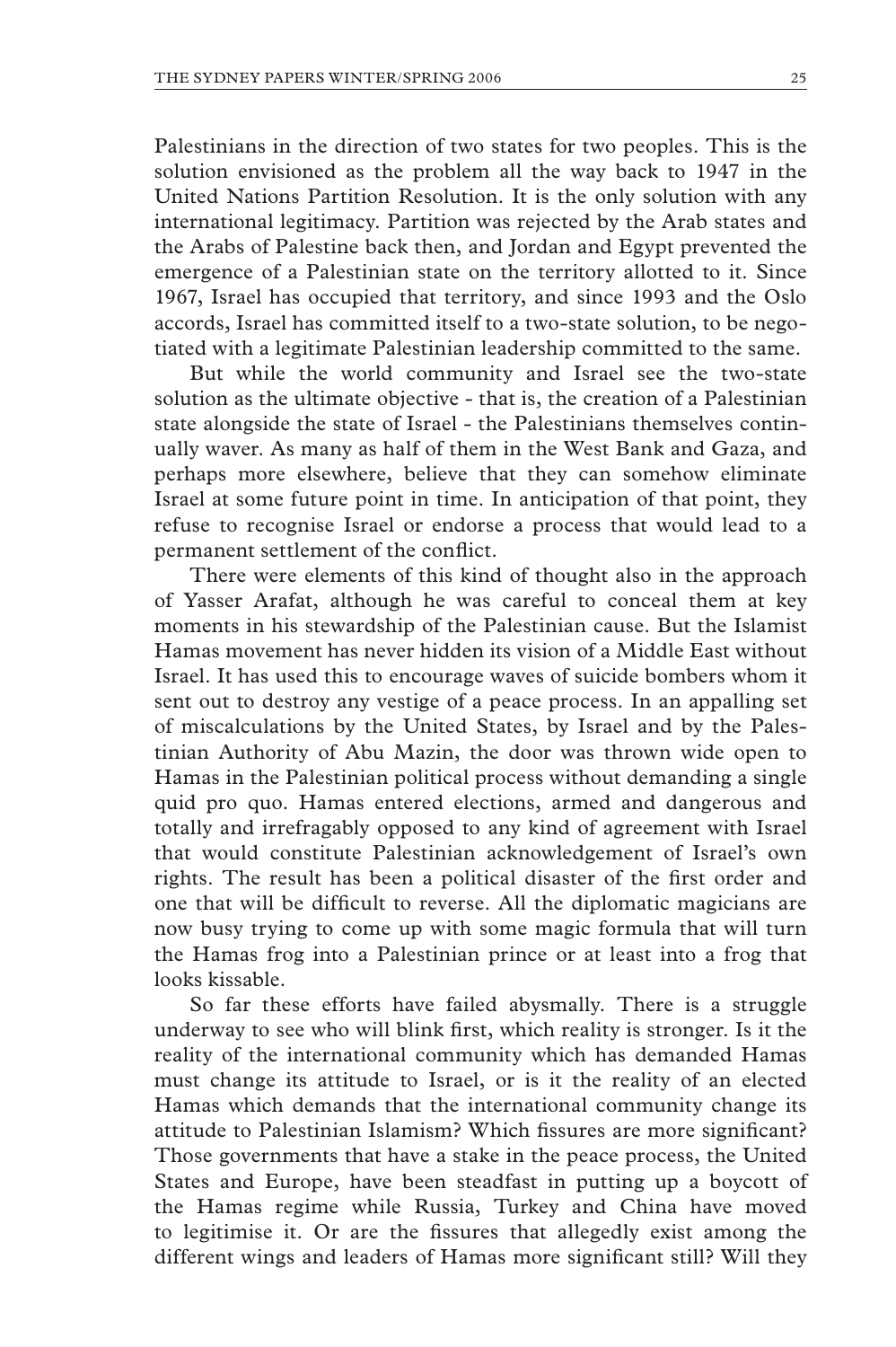break under the pressure, to say and do what international consensus demands of them? All of these questions are open.

What is certain is that if Hamas continues in power and is allowed to spread its message of a world without Israel to the next generation of Palestinians, through its control and domination of the education system, then Palestinian and Israeli relations will enter a new phase. In that scenario, Israeli unilateralism will become a habit and the international interest in a Palestinian state - effectively a Hamas state will wane. This will compel all the parties to look for new approaches. Israel will continue to survive and flourish even in this scenario, but the loss of the peace process will be a blow to the international consensus and to international legitimacy. For that reason, manoeuvring Hamas out of power is a prime Western interest.

Let me return to what I said earlier. The threats posed by Iran, Hezbollah and Hamas are especially dangerous because they are posed by extremists who hold power and who enjoy some legitimacy as such. But all three of them, it is important to remember, are also serial defiers of international law and international legitimacy. Iran has deceived the International Atomic Energy Agency (IAEA) and has done so systematically over years. Hezbollah continues to defy UN Resolution 1559 calling for the disarming of all militias in Lebanon and the restoration of control of all Lebanese territory to the sovereign government of Lebanon. Hamas has rejected all the agreements entered into and signed by the Palestinian Authority with Israel, and rejects the most basic UN resolutions that call for peace based on mutual recognition.

Those who defy international legitimacy should in turn be denied international legitimacy, and those who credibly threaten to destroy what order there is in the Middle East should be met by credible threats from those whose supreme interest is upholding that order. If that is to happen, we need to perceive the matter with clarity. Iran, Hezbollah and Hamas wish to dominate the Middle East and to wrest control from the United States and its regional partners. They wish to do that by building up arsenals while we deliberate, by insinuating themselves in political systems, by presenting an ideological alternative to the Pax Americana which I would call the Pax Islamica, and which is ultimately predicated on driving the West from the Middle East, on ending its military supremacy, its system of alliances, and its cultural influence. The West deludes itself if it approaches these threats individually, or sees them as Israel's problem, or relegates them to second place while chasing Osama and Zarqawi.

This is a broad offensive which, if it succeeds, will leave the West weaker in every respect and which will empower the most radical forces on the world stage today. I confess to a bias. I am not a follower of Chomsky or Foucault. I happen to believe that a Middle East